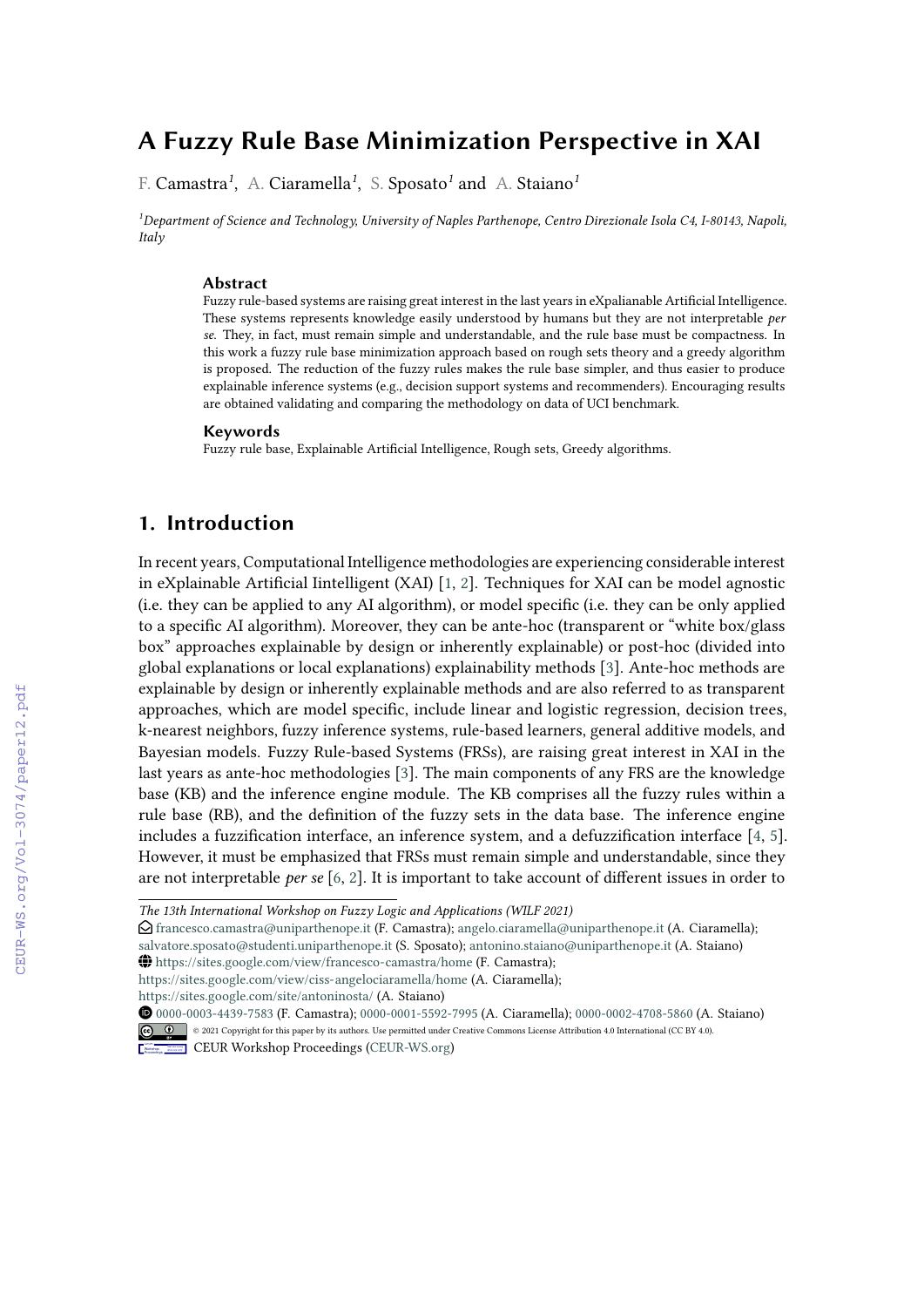obtain FRBSs that represent knowledge easily understood by humans. Among others, the rule base compactness or the semantic comprehensibility of the fuzzy partitions must be stressed [\[7,](#page-4-0) [6\]](#page-4-1). Moreover, the EFSs must be properly designed to obtain the desired trade-off between accuracy and explainability for the problem at hand. In this work we introduce a fuzzy rule base minimization approach based on rough sets theory and a greedy based approach.

The paper is organized as follows. In Section [2](#page-1-0) we present the proposed methodology and the used methods. Furthermore, in Section [3](#page-3-0) the results of experiments on benchmark data are presented. Finally, the authors draw conclusions in Section [4.](#page-4-2)

### <span id="page-1-0"></span>**2. Reducing Rules Approach**

The problem of finding the useless attributes for the correct classification is intractable when the number of attributes is large and algorithms that provide suboptimal approximated solutions must be explored. The *Reducing Rules and Conditions* (*RRC*) algorithm provides a greedy approximated solution to the problem of identifying and deleting in a set of fuzzy rules the attributes that are irrelevant for the correct classification. RRC approach is composed by five steps as described in Figure [1.](#page-2-0) In order to evaluate a rule pattern in the algorithm search, a property, i.e., *efficiency*, is associated to each rule pattern (see [\[8\]](#page-4-3) for details). In particular, the efficiency definition reflects the main goal of RRC algorithm, i.e., searching for each consequent the rule patterns with the smallest antecedent length that cover the largest number of rules, having, at the same time, the minimal overlap with the other consequents.

### **2.1. Building decision tables from fuzzy rules**

In this stage each rule of the a fuzzy knowledge base,  $\mathcal F$  is represented into a decision system model, labeling antecedents and consequents of the fuzzy rule as the condition and decision attributes, respectively. Firstly, a label is associated to each pair (Linguistic Variable, Value) and then, each pair in fuzzy rules is replaced with the respective labels (e.g., High  $\rightarrow$  H).

### **2.2. Sorting attributes by their significance**

In this phase, the relevance for each attribute (i.e., for each fuzzy relation) is computed. To this purpose the attributes relevance is measured by its *significance* by using rough sets theory [\[9\]](#page-4-4). Given two sets of attributes  $P$  and  $R$ , the significance of an attribute  $x$  [\[10\]](#page-4-5), denoted by  $\sigma_x^R$ , is defined as follows:

$$
s_x^R(P) = \gamma_R(P) - \gamma_{R-\{x\}}(P) \tag{1}
$$

where the parameter  $\gamma_R(P)$ , that always takes values between 0 and 1, represents the fraction of the objects that can be classified correctly [\[9\]](#page-4-4). It is worthwhile to remark that the so-defined significance is relative since it depends both on  $P$  and  $R$  sets.

### **2.3. Building prefix tree**

The construction of the prefix tree takes processing one rule at a time. In particular, for each attribute, a node is generated, which becomes the child of the node of the previous attribute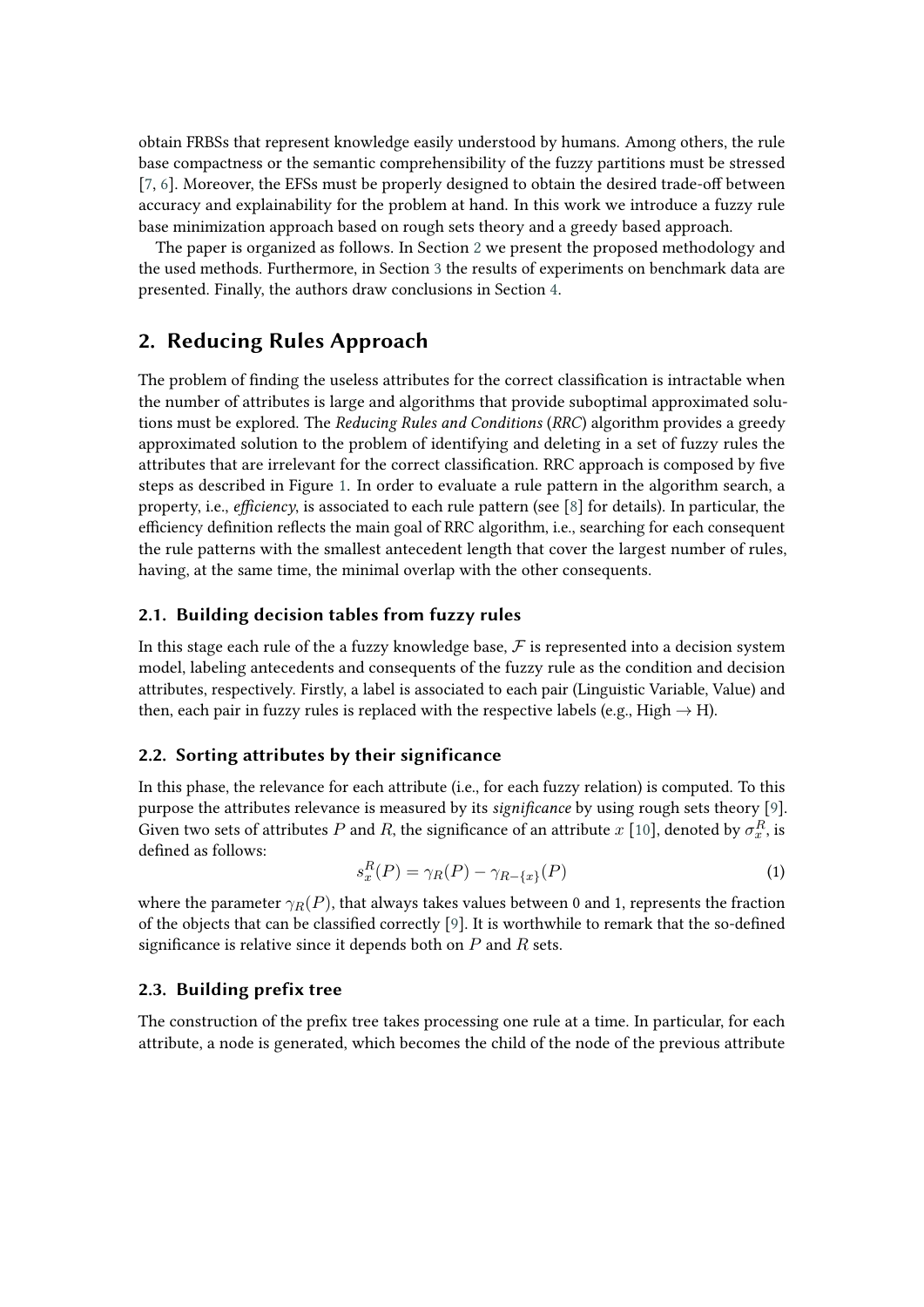

<span id="page-2-0"></span>**Figure 1:** Main steps of the fuzzy rule minimization approach.

and the parent of the node of the next attribute. The first attribute, becomes the child node of the root tree, which, not having any attribute, is an empty node. The tree has the property that all the descendants of a node shares the prefix associated with the node. This implies that two rules with the same initial condition share the same node associated with that condition.

### **2.4. Rule pattern searching**

The search algorithm uses the prefix tree, constructed in the previous stage, as a decision tree and carries out a left-to-right depth-first search (DFS) visit of the tree for each decision [\[11\]](#page-4-6). For each iteration, a reduction of the complete tree is computed and then, the search algorithm is performed. The number of iterations is fixed by a parameter. The reduction of the complete tree is obtained simply by randomly discarding some attributes from decision table and constructing, consequently pruned prefix tree.

### **2.5. Sorting rule patterns and building the minimum set of rules**

The final result of rule pattern searching is a list of candidate rule patterns which is usually oversized compared with the initial knowledge base. Therefore, in these stage it is extracted only a subset of candidate rule patterns, that can cover all the decisions produced by the initial knowledge base and, at the same time, minimize the number of rules and conditions. The set of first rule patterns that cover all the decisions produced by the initial knowledge base.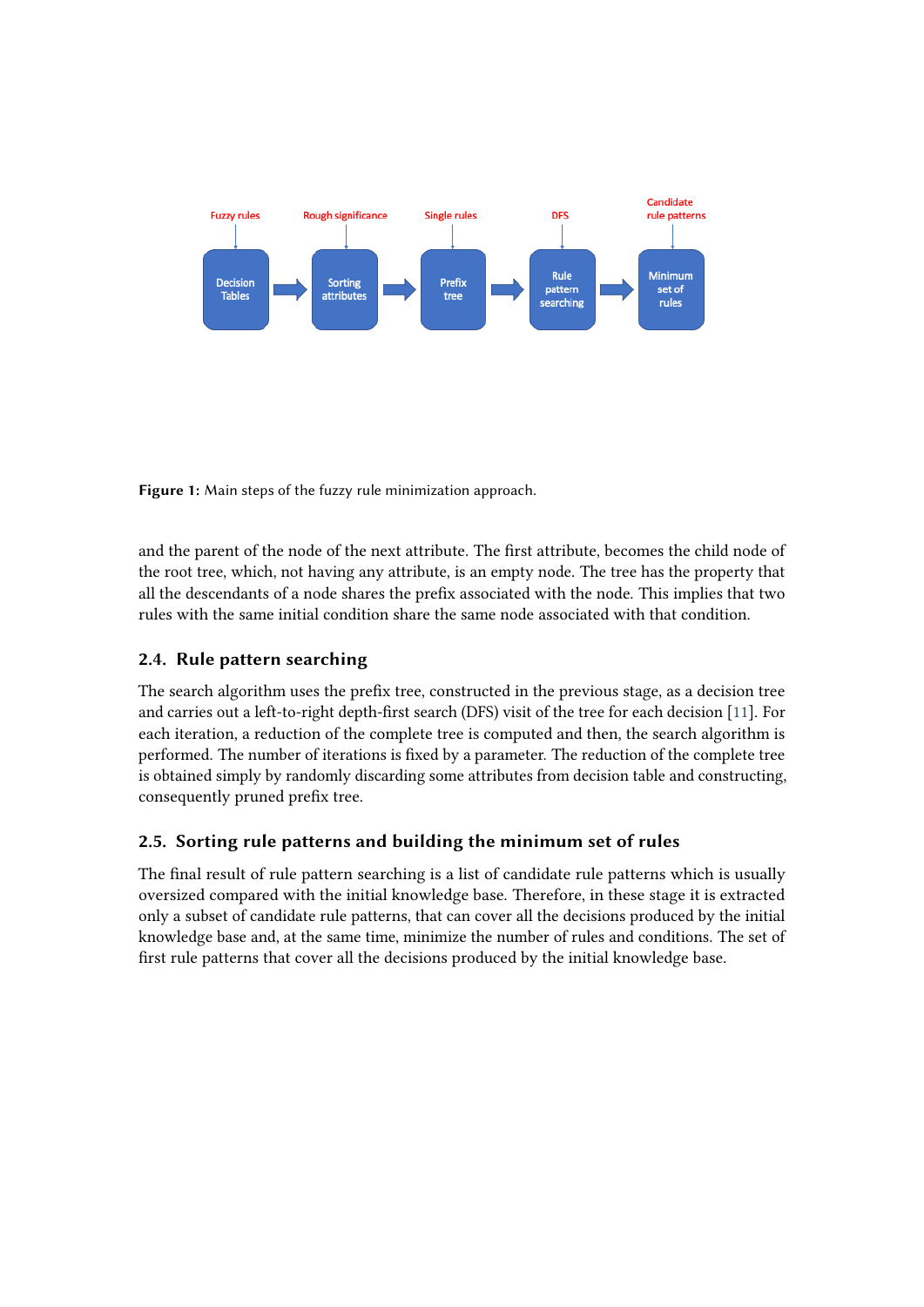### <span id="page-3-0"></span>**3. Experimental Results**

The proposed algorithm has been validated on two UCI benchmarks, i.e., *mushroom* [\[12\]](#page-5-0), *breast-*cancer [\[13\]](#page-5-1)<sup>[1](#page-3-1)</sup>, and was compared with Ripper [\[14\]](#page-5-2), Part [\[15\]](#page-5-3), Lem2 [\[16\]](#page-5-4) algorithms. Benchmark characteristics are summarized in Table [1.](#page-3-2) The performance of the algorithms have been measured in terms of number of rules extracted, *Coverage*, *Accuracy*[2](#page-3-3) . In Tables [2](#page-3-4) and [3](#page-3-5) we describe the results obtained on mushroom and breast cancer benchmarks, respectively. We observe that the proposed methodology permits to obtain a low number of rules and attributes maintaining high accuracy and coverage.

| benchmark     | number of rules | number of attributes |
|---------------|-----------------|----------------------|
| Mushroom      | 8214            | 178728               |
| Breast-Cancer | 286             | 2574                 |

#### <span id="page-3-2"></span>**Table 1**

Benchmark characteristics.

| benchmark         | number of rules | number of attributes | Accuracy | Coverage |
|-------------------|-----------------|----------------------|----------|----------|
| Ripper            |                 |                      | 100%     | 100%     |
| Part              | 13              | 20                   | 100%     | 100%     |
| Lem2              |                 | 78                   | 100%     | 100%     |
| Genetic Algorithm | 2769            | 4325                 | 100%     | 98.7%    |
| RRC.              | 10              | 29                   | 100%     | 100%     |

#### <span id="page-3-4"></span>**Table 2**

Results on mushroom benchmark.

| benchmark         | number of rules | number of attributes | Accuracy | Coverage |
|-------------------|-----------------|----------------------|----------|----------|
| Ripper            | 17              | 56                   | 90.2%    | 100%     |
| Part              | 54              | 149                  | 91.9%    | 100%     |
| Lem2              | 124             | 574                  | 98.5%    | 100%     |
| Genetic Algorithm | 1042            | 3325                 | 98.6%    | 98.7%    |
| RRC.              | 53              | 238                  | 100%     | 100%     |

#### <span id="page-3-5"></span>**Table 3**

Results on breast cancer benchmark.

<span id="page-3-1"></span><sup>1</sup> informations about the other benchmarks can be found on http:∖∖ archive.ics.uci.edu/ml/datasets.php

<span id="page-3-3"></span><sup>&</sup>lt;sup>2</sup>Coverage: percentage of the rules of initial knowledge base that are covered by the set of rules generated by compressing algorithm; Accuracy: percentage of the correct classification of the set of the rules generated by the compressing algorithm.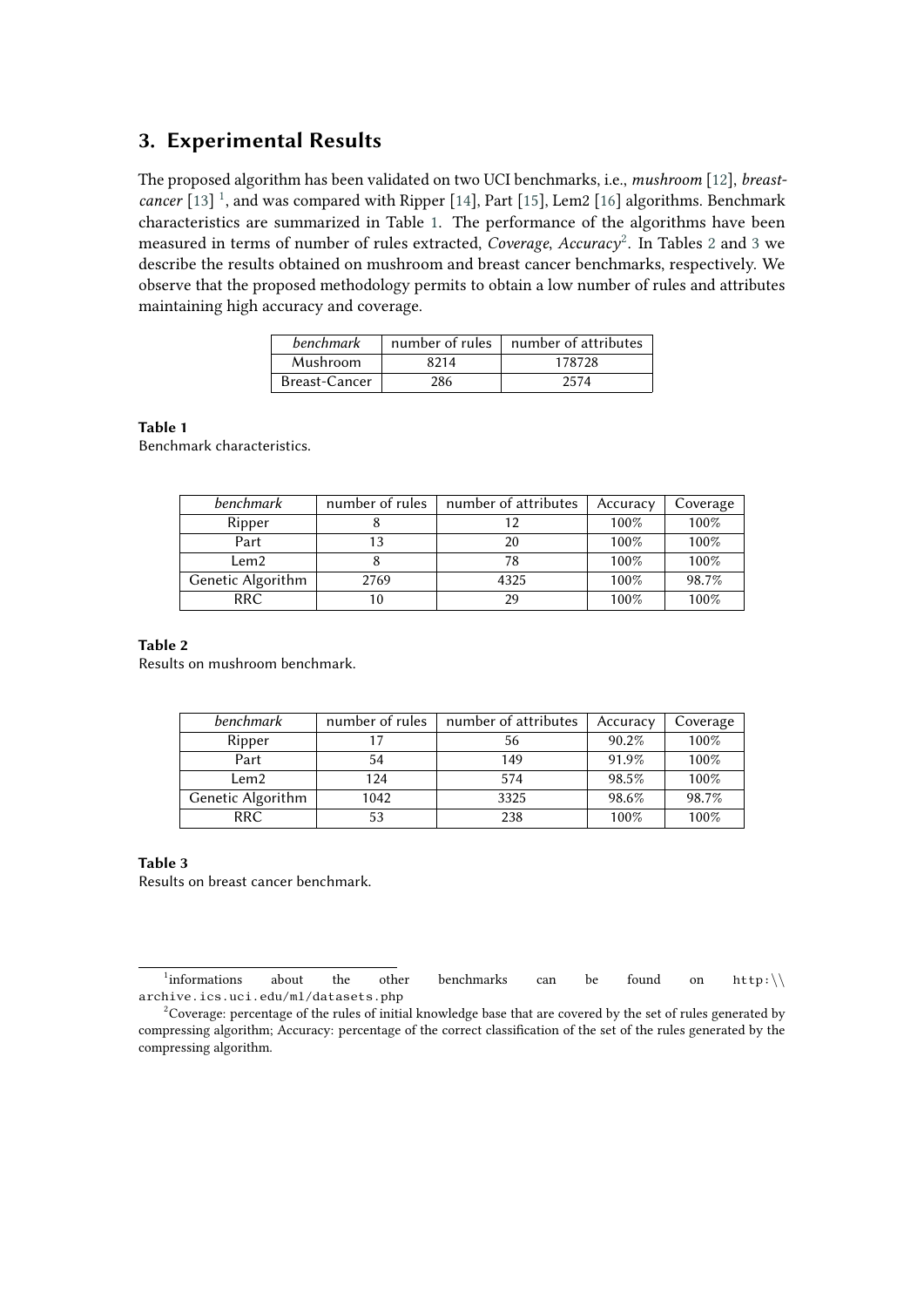# <span id="page-4-2"></span>**4. Conclusion**

In this work a fuzzy rule base minimization approach based on rough sets theory and a greedy algorithm has been introduced. Rough sets theory has been used for ordering significance of the attributes and greedy approach for building a prefix tree used as a decision tree carrying out left-to-right depth-first search visit. The proposed approach is validated and compared on UCI benchmarks resulting encouraging results. In the next future the authors will focus on the theoretic background of the methodology (e.g., efficiency measures and optimal path demonstration). Further experiments and comparisons will be conducted on different data and for addressing the explainability of the obtained fuzzy rules.

# **Acknowledgments**

Part of work was developed by Salvatore Sposato during M. Sc. in Applied Computer Science at University of Naples Parthenope.

# **References**

- [1] C. Mencar, J. Alonso, Paving the way to explainable artificial intelligence with fuzzy modeling, volume 24, 2018, pp. 215–227.
- [2] A. Fernandez, F. Herrera, O. Cordon, M. del Jesus, F. Marcelloni, Evolutionary fuzzy systems for explainable artificial intelligence: Why, when, what for, and where to?, IEEE Computational intelligence magazine 14 (2019) 69–81.
- [3] A. Knapič, A. Malhi, R. Saluja, K. Främling, xplainable artificial intelligence for human decision-support system in medical domain, arXiv (2021).
- [4] A. Ciaramella, R. Tagliaferri, W. Pedrycz, A. Di Nola, Fuzzy relational neural network, International Journal of Approximate Reasoning 41 (2006) 146–163.
- [5] F. Camastra, A. Ciaramella, V. Giovannelli, M. Lener, V. Rastelli, A. Staiano, G. Staiano, A. Starace, A fuzzy decision system for genetically modified plant environmental risk assessment using mamdani inference, Expert Systems with Applications 42 (2015) 1710– 1716.
- <span id="page-4-1"></span>[6] J. M. Mendel, P. P. Bonissone, Critical thinking about explainable ai (xai) for rule-based fuzzy systems, IEEE Transactions on Fuzzy Systems 14 (2019) 69–81.
- <span id="page-4-0"></span>[7] L. Jara, A. González, R. Pérez, A preliminary study to apply the quine mccluskey algorithm for fuzzy rule base minimization, 2020, pp. 1–6.
- <span id="page-4-3"></span>[8] T. Hastie, R. Tibshirani, R. Friedman, The Elements of Statistical Learning, Springer, New York, 2009.
- <span id="page-4-4"></span>[9] Z. Pawlak, Rough sets, Theoretical Aspects of Reasoning about Data, Kluwer Academic Publishers, 1991.
- <span id="page-4-5"></span>[10] M. Modrzejewski, Feature selection using rough sets theory, in: Machine Learning: ECML-93, Springer, 1993, pp. 213–226.
- <span id="page-4-6"></span>[11] T. Cormen, C. Leiserson, R. Rivest, Introduction to Algorithms, MIT Press, 2009.